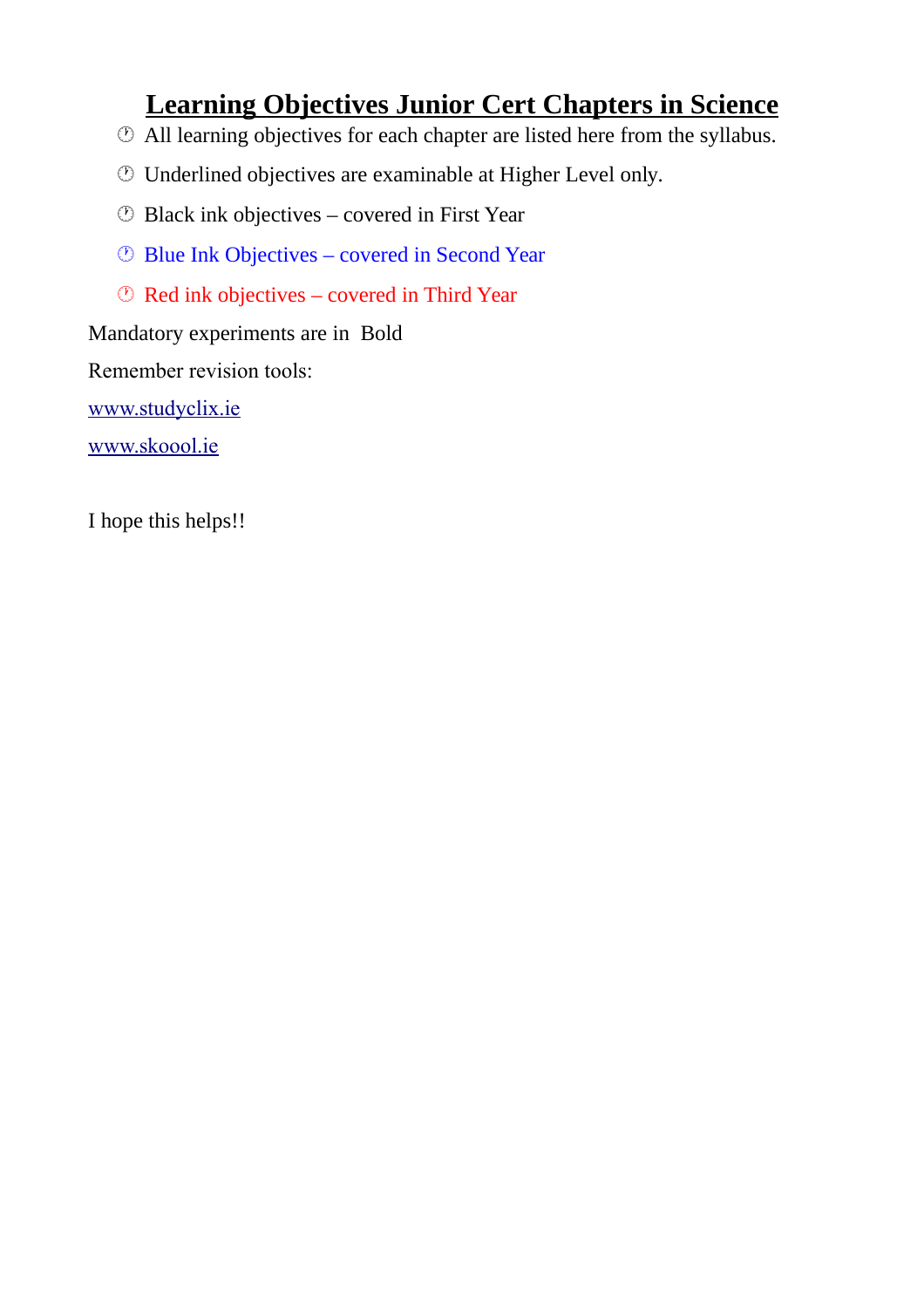# **Learning Objectives Junior Cert Chapters Biology Food:**

## *Can you.....*

OB1 recall that a balanced diet has six constituents: carbohydrates (including fibre), fats, proteins, vitamins, minerals and water, each with different functions

balanced

OB2 describe a food pyramid and give examples of types of food recommended in a

diet

### **OB3 carry out qualitative food tests for starch, reducing sugar, protein and fat**

OB4 read and interpret the energy values indicated on food product labels and compare the energy content per 100 g of a number of foods, and identify the food types on the label that form part of a balanced diet

**OB5 investigate the conversion of chemical energy in food to heat energy**

# **Digestion**

### *Can you.....*

**OB6 identify and locate the major parts of the** digestive system including the

 mouth, oesophagus, stomach, liver, pancreas, small intestine and large intestine, and know their functions

OB7 identify molars, premolars, canines and incisors, and describe their functions

**OB8 investigate the action of amylase on starch; identify the substrate,** 

### **product and enzyme**

# **Breathing and Respiration**

### *Can you.....*

OB9 describe the process of aerobic respiration by means of a word equation and understand that aerobic respiration requires the presence of oxygen

OB10 demonstrate the products of aerobic respiration

## **OB11 carry out qualitative tests to compare the carbon dioxide levels of**

#### **inhaled and exhaled air**

OB12 describe how oxygen is taken into the bloodstream from the lungs and how carbon dioxide is taken into the lungs from the bloodstream during gaseous exchange and how these processes are affected by smoking

# **The Circulatory System:**

## *Can you.....*

#### **OB13 describe the function and composition of** blood, and know that blood

contains white blood cells, red blood cells and platelets in a liquid called plasma

- OB14 understand the structure and function of the heart, identify the four chambers of the heart, and explain the difference between the left and right ventricles
	- OB15 describe the passage of blood through the heart and lungs via arteries and veins,
		- identify the pulmonary artery and vein, aorta and vena cava, and distinguish between arteries, veins and capillaries
	- OB16 demonstrate the effect of exercise and rest on pulse and breathing rate and understand that a balance of each promotes good health
	- OB17 recall that the average pulse rate for an adult at rest is 70 b.p.m., and explain why

exercise

results in increased pulse and breathing rates

OB18 recall that the normal temperature of the human body is 37 °C, and understand that illness may cause a change in body temperature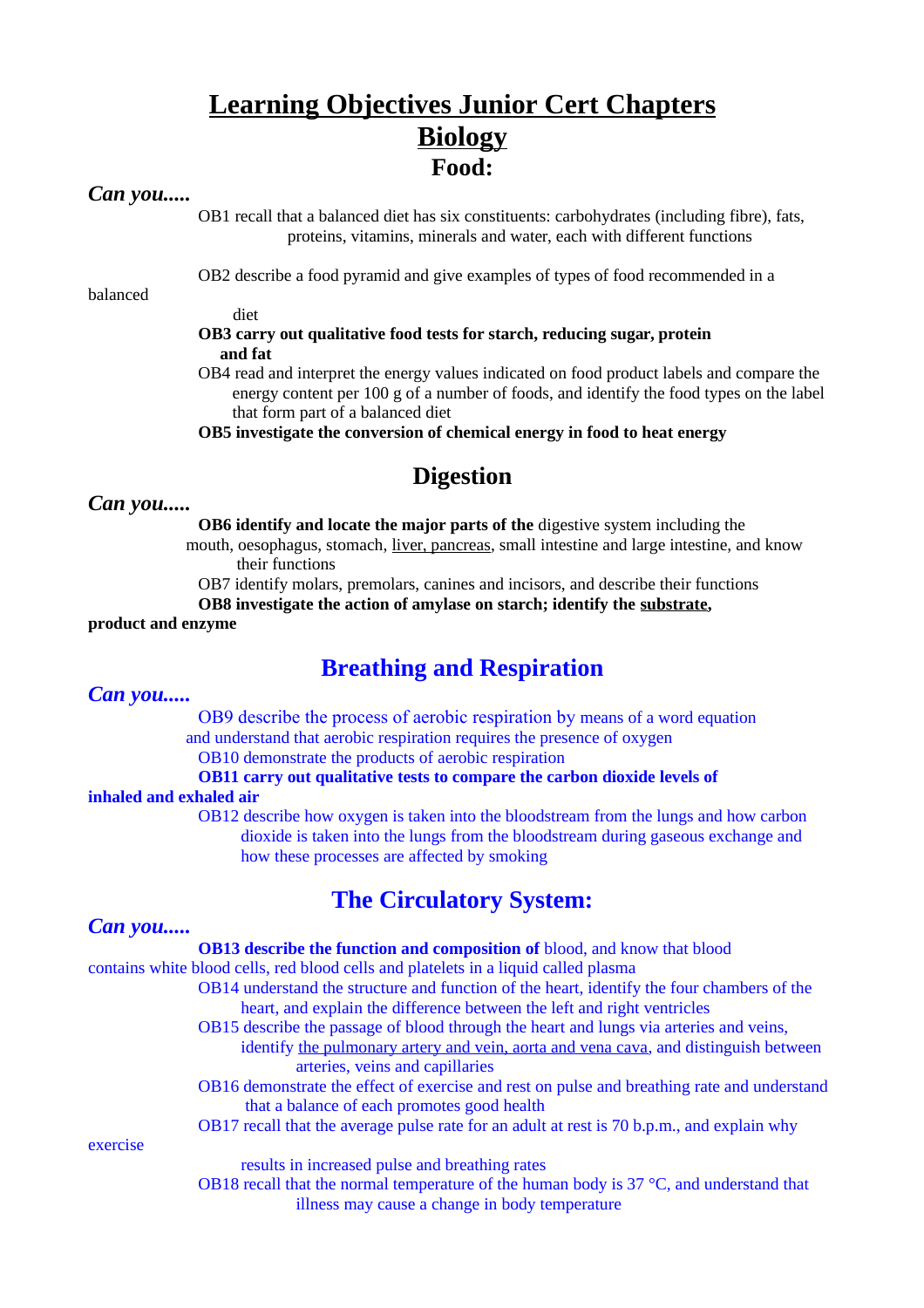OB19 understand that the products of digestion are absorbed into the bloodstream and are thus circulated around the body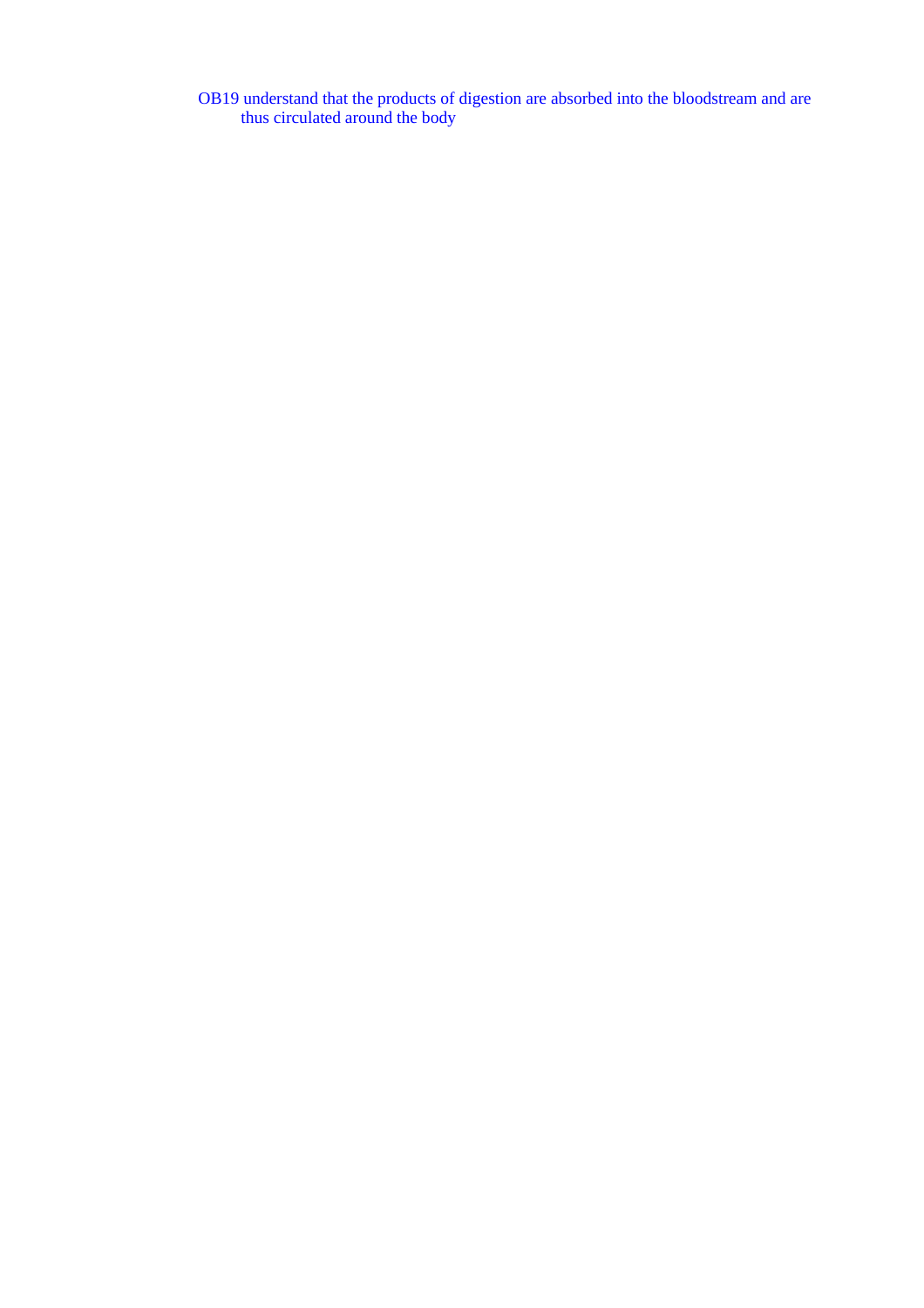# **The Excretory System**

| <b>Can</b> you                                              |                                                                                                                                             |  |
|-------------------------------------------------------------|---------------------------------------------------------------------------------------------------------------------------------------------|--|
|                                                             | <b>OB20</b> understand the structure and function of the urinary system: the bladder,                                                       |  |
|                                                             | renal artery, renal vein, ureter, urethra and kidney                                                                                        |  |
| OB21 name the products of excretion: $CO2$ , water and urea |                                                                                                                                             |  |
|                                                             | OB22 understand the function of the skin in the excretion of waste products made in the                                                     |  |
| body                                                        | OB23 recall that waste products are removed from the bloodstream by filtration in the                                                       |  |
| kidneys                                                     |                                                                                                                                             |  |
|                                                             | in the form of urine, which contains urea, water and salts, and that urine is stored in the<br>bladder before being released from the body. |  |

# **The Skeleton and Muscular System:**

| Can you      |                                                                                              |
|--------------|----------------------------------------------------------------------------------------------|
|              | OB24 identify the main parts of the human skeleton and understand that the functions are     |
|              | support, movement and protection                                                             |
|              | OB25 locate the major bones in the human body including the skull, ribs, vertebrae,          |
| collarbone,  | shoulder blade, humerus, radius, ulna, pelvis, femur, tibia and fibula, using a              |
| diagram or a | model skeleton                                                                               |
|              | OB26 understand the function of joints and muscles (including antagonistic pairs), tendons   |
| and          | ligaments, and the relationship between these and bones                                      |
|              | OB27 describe the general structure and action of different types of joints: fused, ball and |
|              | socket and hinged, and identify examples of each: skull, shoulder, elbow, hip,               |
| knee         |                                                                                              |

# **The Sensory System:**

## *Can you.....*

OB28 recall five sense organs in the human (eyes, ears, nose, skin, and tongue) and

understand

how these enable humans to gather information from their surroundings

- OB29 describe the role of the central nervous system and the sensory and motor functions of nerves
- OB30 locate the main parts of the eye on a model or diagram and describe the function of the cornea, iris, lens, pupil, retina, optic nerve and ciliary muscle

# **Human Reproduction**

| Can you     |                                                                                                                    |
|-------------|--------------------------------------------------------------------------------------------------------------------|
|             | OB31 use wall charts or other illustrative diagrams to identify and locate the main parts of                       |
| the         |                                                                                                                    |
|             | male and female reproductive systems                                                                               |
|             | OB32 recall that the menstrual cycle lasts about 28 days and that menstruation occurs at the<br>start of the cycle |
|             | OB33 understand the following in relation to human reproduction:                                                   |
|             | • fertile period in the menstrual cycle                                                                            |
|             | • sexual intercourse                                                                                               |
|             | • fertilisation is the fusion between male and female gametes (sperm and egg)                                      |
| resulting   | in a zygote; a zygote undergoes cell division and develops within the                                              |
| womb into a | foetus                                                                                                             |
|             | • pregnancy and birth                                                                                              |
|             | • growth and puberty                                                                                               |
|             | OB34 understand that there are many forms of contraception, and that some of these prevent                         |
|             | fertilisation                                                                                                      |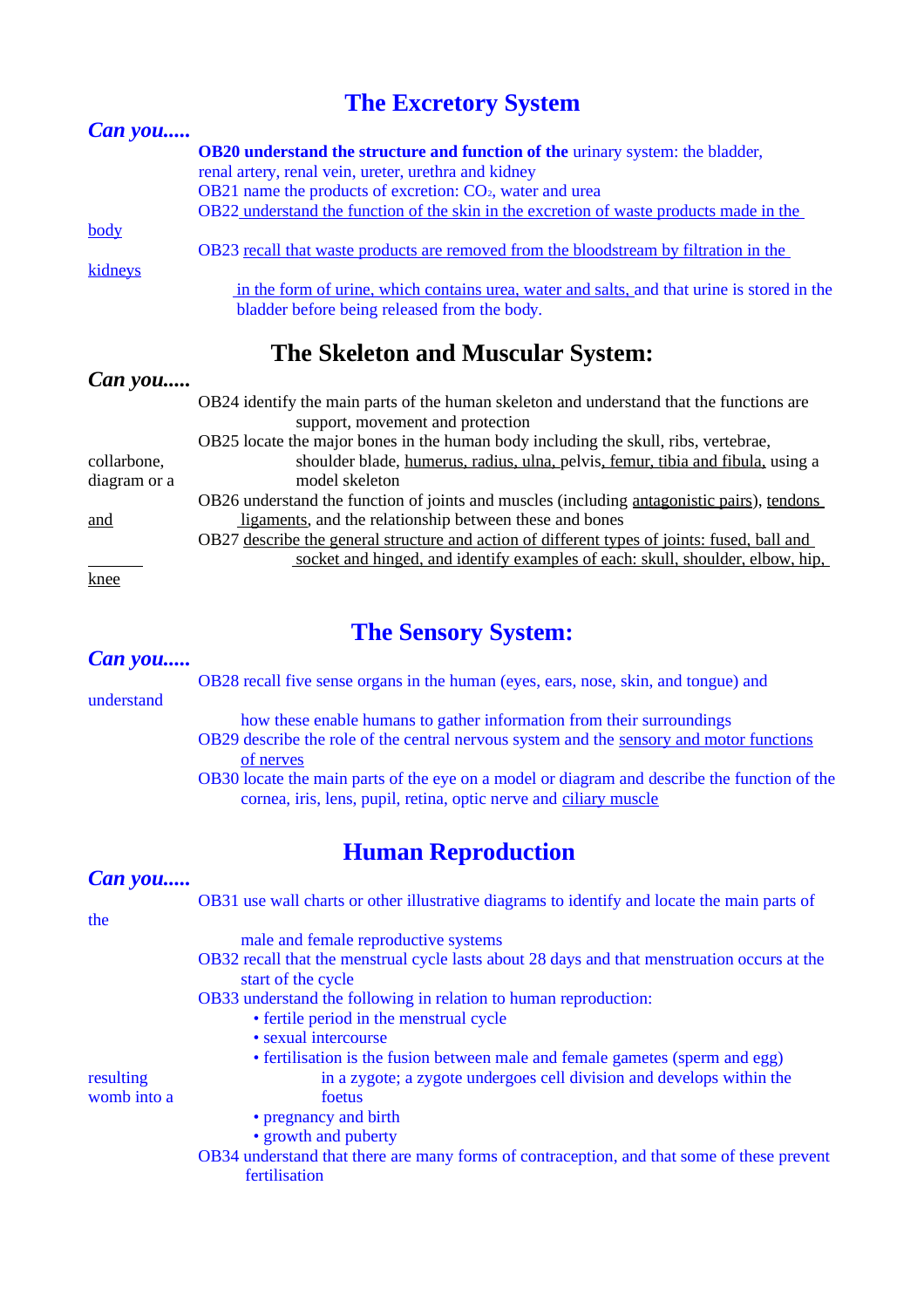# **Genetics**

*Can you.....*

*OB35 understand that humans have inheritable* and non-inheritable characteristics, and that inheritable characteristics are controlled by genes OB36 recall that genes are located on chromosomes and that in a human there are 23 pairs of chromosomes, which are located in the nucleus OB37 recall that chromosomes are made of DNA and protein.

# **Classification and Living Things:**

*Can you.....*

OB38 understand how to use a simple key to identify plants and animals, including vertebrates and invertebrates

> OB39 **investigate the variety of living things by direct observation of animals and plants in their environment; classify living organisms as plants or animals, and animals as vertebrates or invertebrates** OB40 identify the basic life processes and characteristics common to all living organisms: nutrition, respiration, excretion, growth, reproduction, movement and response

# **Cells and the Microscope:**

*Can you.....*

*OB41 recall that living things are composed of cells, tissues, organs and* 

systems, and understand that growth results from cell division

OB42 identify, and understand the functions of, the main parts of a microscope (light microscope only) and use it to examine an animal cell and a plant cell

OB43 draw one example each of an animal cell and a plant cell, identifying the nucleus, cytoplasm and cell wall (plant cell), and indicate the position of the cell membrane

OB44 **prepare a slide from plant tissue and sketch the cells under** 

**magnification**

# **Structure and transport within Flowering Plants:**

## *Can you.....*

*OB45 identify the main parts of a typical flowering* plant and their

functions; the root, stem, leaf and flower

OB46 understand that the xylem transports water and minerals in the plant and that the phloem transports food

OB47 carry out simple activities to show the path of water through plant tissue, and show

that

water evaporates from the surface of a leaf by transpiration

# **Photosynthesis and Plant Responses:**

## *Can you.....*

*OB48 describe, using a word equation, how plants make their own food* through photosynthesis OB49 **show that starch is produced by a photosynthesising plant** OB50 investigate the growth response of plants to gravity (geotropism) and light (phototropism)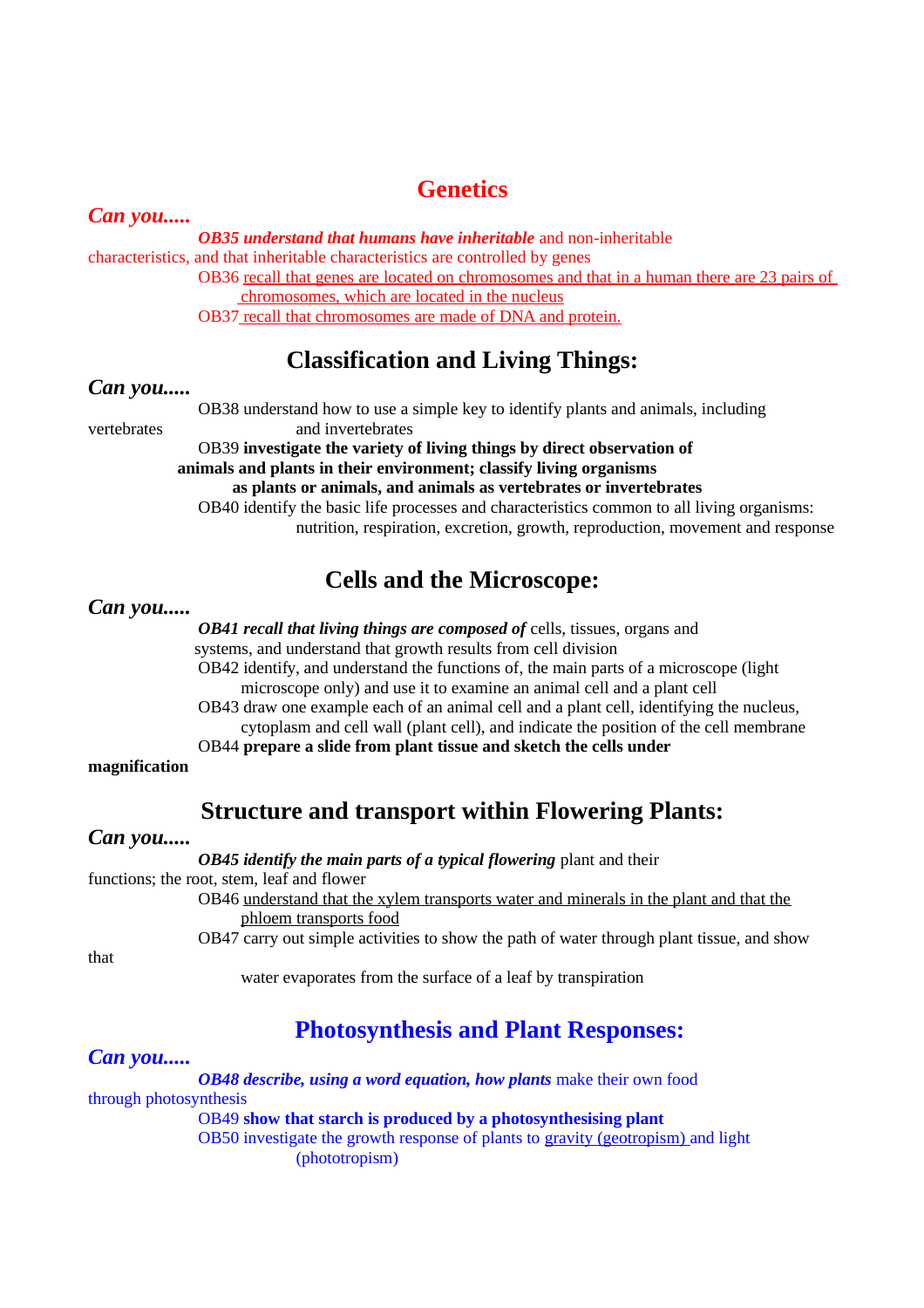# **Plant Reproduction:**

| Can you    |                                                                                           |
|------------|-------------------------------------------------------------------------------------------|
|            | <b>OB51</b> distinguish between asexual and sexual reproduction in plants and             |
|            | describe a way in which a named plant can reproduce as exually                            |
|            | <b>OB52</b> locate and identify the main parts of the flower: sepals, petals, carpel      |
| and stamen |                                                                                           |
|            | OB53 use a suitable flower to identify the stigma, style, ovary, anther and filament      |
|            | OB54 understand that the stamen (anther) produces pollen, the carpel (ovary) produces the |
| egg        | cell, the pollen produces the male gamete for fertilisation, the ovary produces the       |
| female     | gamete for fertilisation, and pollen is transferred by wind and by insects                |
|            | OB55 recall that seed formation follows fertilisation, and describe seed dispersal        |
|            | OB56 describe seed structure (testa, food supply, radical, plumule)                       |
|            | OB57 understand that seed germination is necessary to produce a new plant                 |
|            | OB58 investigate the conditions necessary for germination                                 |

# **Ecology:**

## *Can you.....*

**OB59 study a local habitat, using appropriate instruments and simple keys to show the variety and distribution of named organisms** *OB60 understand that living things are affected by* their environment and respond to changes that occur in that environment, and understand that their numbers depend on the availability of food and the presence or absence of other organisms OB61 list examples of producers, decomposers and consumers in an ecosystem OB62 select a food chain and a food web from a named habitat and identify examples of adaptation, competition and interdependence OB63 understand the importance of conservation, pollution and waste management to the environment, and identify ways in which living things contribute to these, both individually and as a community OB64 consider and discuss how human activity affects the environment, both positively and

# **Microbiology:**

### *Can you.....*

#### OB65 **investigate the presence of micro-organisms in air and soil**

negatively (two examples in each case)

OB66 state two uses of biotechnology in industry and two uses of biotechnology in medicine OB67 list three common illnesses caused by viruses and three caused by bacteria.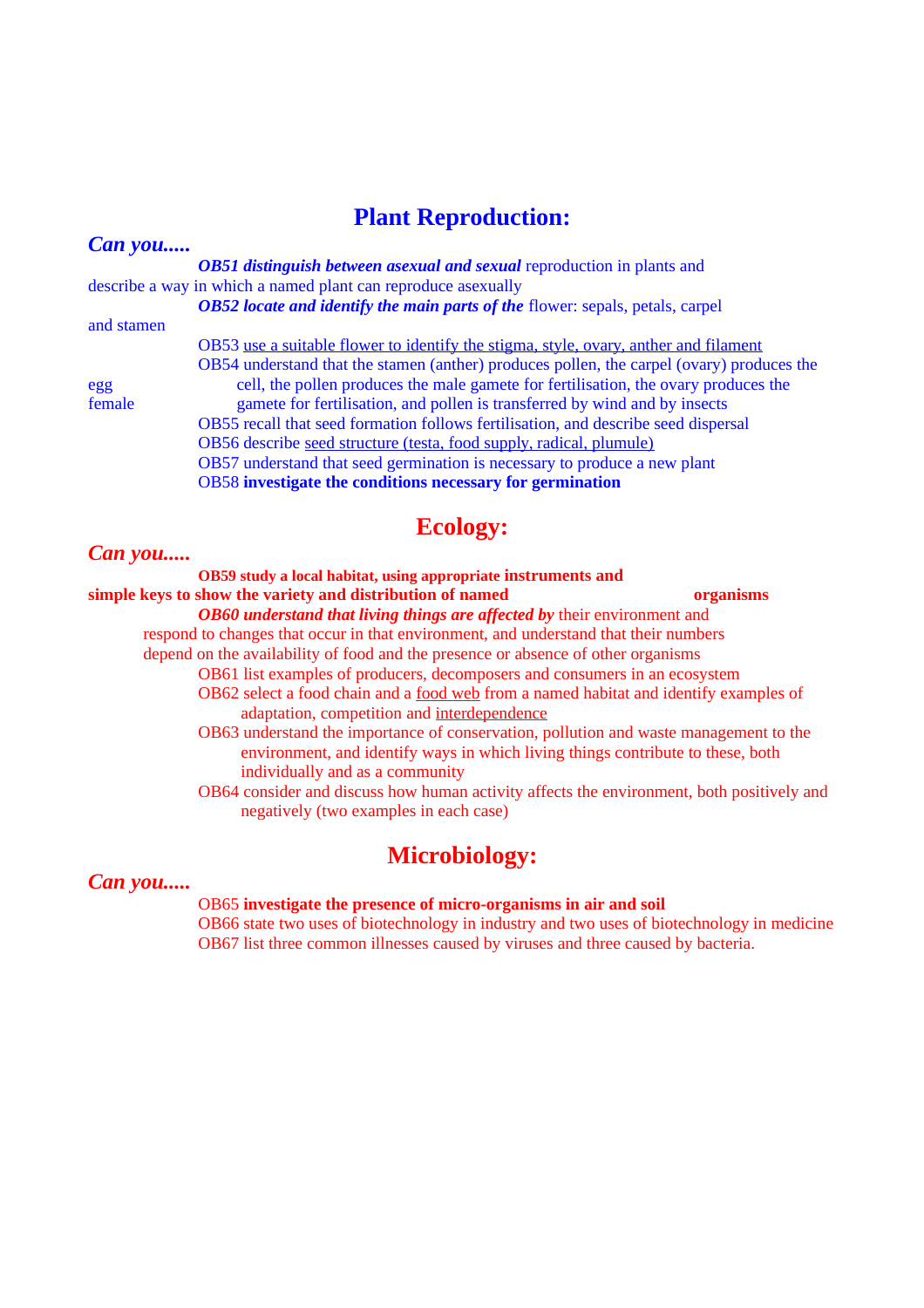# **Learning Objectives Junior Cert Chapters Chemistry**

# **Solids, Liquids and Gases:**

*Can you.....*

**OC1** name three states of matter and know their characteristics

# **Separating Techniques:**

*Can you.....*

*OC2 separate mixtures using a variety of* **techniques: filtration, evaporation, distillation and paper chromatography**

# **Elements, Compounds and Mixtures:**

## *Can you.....*

OC3 understand what an element is and recall that all known elements are listed in the Periodic Table; understand what a compound is and what a mixture is; recall that when elements combine to form compounds they may lose their individual properties OC4 examine a variety of substances and classify these as

• elements or compounds (using the Periodic Table as a reference) OC12 compare the properties of the simple compounds H<sub>2</sub>O, CO<sub>2</sub>, MgO and FeS to those of the constituent elements

# **Metals and Non- Metals, The Periodic Table**

| Can you               |                                                                                                                                   |
|-----------------------|-----------------------------------------------------------------------------------------------------------------------------------|
|                       | OC4 examine a variety of substances and classify these as                                                                         |
|                       | • elements or compounds (using the Periodic Table as a reference)                                                                 |
|                       | • metals or non-metals                                                                                                            |
|                       | OC5 list the physical properties (state and colour only) of two examples of metallic and two<br>examples of non-metallic elements |
|                       | OC6 recall that metals conduct electricity and heat                                                                               |
|                       | OC7 identify everyday applications of metals, for example in industry, in the making of<br>jewellery                              |
|                       | OC8 recall the symbols of the metallic elements Cu, Zn, Al, Fe, Ag, and Au                                                        |
|                       | OC9 recall the symbols of the non-metallic elements C, O, S, H and N                                                              |
|                       | OC10 understand that metals are shiny (lustrous), can be beaten into shape (malleable) and                                        |
| can                   |                                                                                                                                   |
|                       | be stretched (ductile)                                                                                                            |
|                       | OC11 understand that solder, steel, brass and bronze are alloys, and state one use of each                                        |
| alloy                 |                                                                                                                                   |
|                       | $OC12$ compare the properties of the simple compounds $H_2O$ , $CO_2$ , $MgO$ and FeS to those of<br>the constituent elements     |
|                       | OC13 compare mixtures and compounds made from the same constituents, and understand<br>that an alloy is a mixture                 |
|                       | OC45 understand that rusting is a chemical process that changes iron into a new substance                                         |
|                       | OC46 carry out an experiment to demonstrate that oxygen and water are                                                             |
| necessary for rusting |                                                                                                                                   |
|                       | OC47 list three examples of methods of rust prevention: paint, oil, galvanising                                                   |
|                       | OC48 describe the general properties of the alkali metals and understand that alkali metals                                       |
| are                   |                                                                                                                                   |
|                       | in Group I of the Periodic Table and have similar properties                                                                      |
|                       | OC49 describe the reactions of the alkali metals with air and water (word equations for                                           |
| reaction              | with water)                                                                                                                       |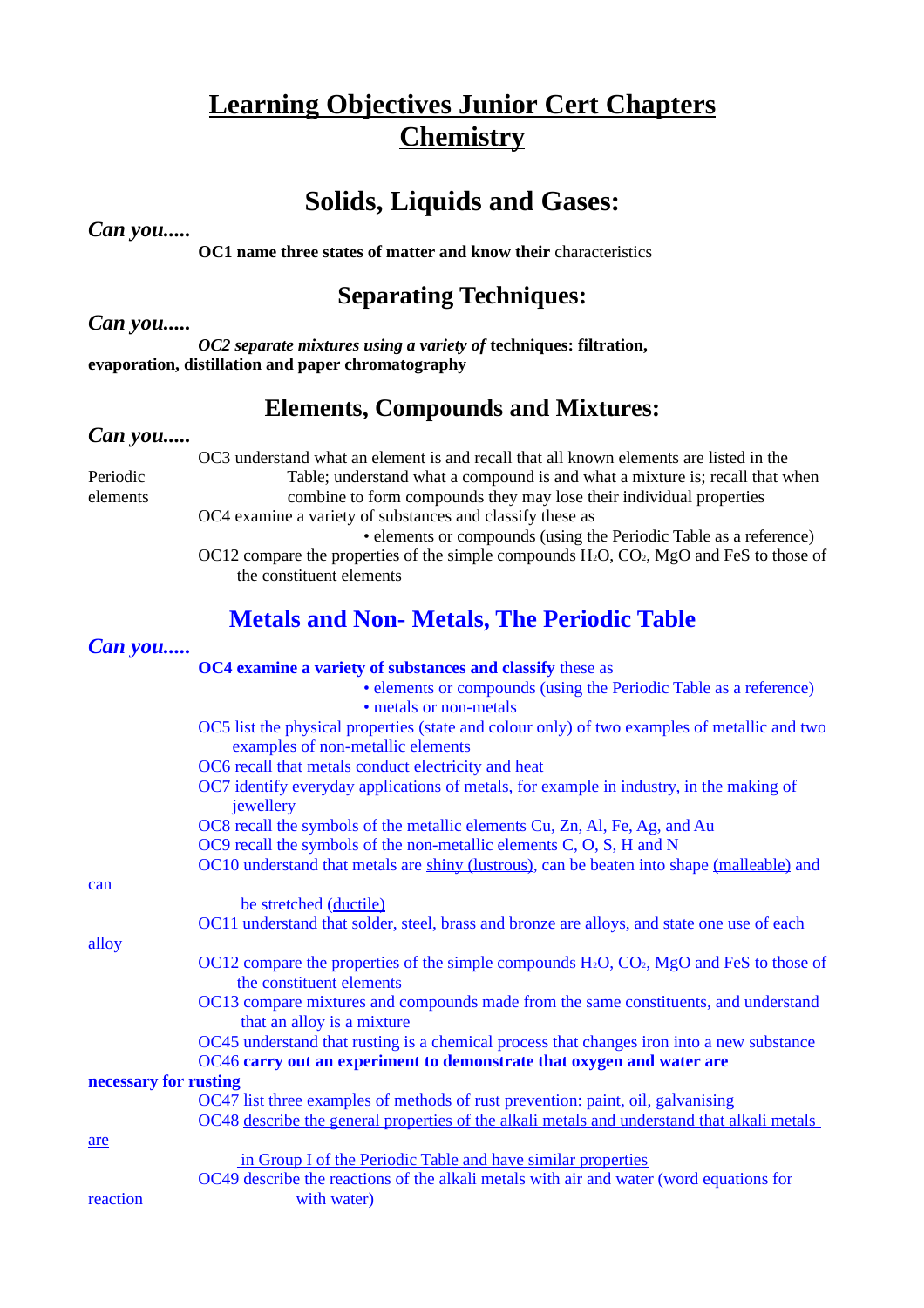OC50 understand that Group II elements are the alkaline earth metals OC52 investigate the relative reactivities of Ca, Mg, Zn, and Cu based on their reactions with water and acid (equations not required)

## **Solutions and Crystallisation:**

## *Can you.....*

OC15 investigate the solubility of a variety of substances in water and the effect of temperature on solubility OC16 examine the difference between a dilute, concentrated and saturated solution

OC17 **grow crystals using alum or copper sulfate**

## **Acids and Bases:**

## *Can you.....*

*OC18 use litmus or a universal indicator to test a* variety of solutions, and classify these as acidic, basic or neutral

OC19 **investigate the pH of a variety of materials using the pH scale**

OC20 give examples of everyday acids and bases.

OC35 state the names and formulae of common strong acids and bases:  $H_2SO_4$ , Hcl, NaOH, Ca(OH)2, and understand that alkalis are soluble bases

OC36 show the neutralisation of an acid with a base using an indicator

OC37 understand that, when an acid reacts with a base, a salt and water are formed

i.  $HCl + NaOH \rightarrow NaCl + H_2O$  (word equation O.L.)

ii.  $2HCl + CaCO<sub>3</sub> \rightarrow CaCl<sub>2</sub> + CO<sub>2</sub> + H<sub>2</sub>O$  (word equation O.L.)

OC38 **titrate HCl against NaOH, and prepare a sample of NaCl.**

**OC51 investigate the reaction between zinc and HCl, and test for** 

**hydrogen (word equation and chemical equation)**

# *The Atmosphere:*

| Can you                                                                                    |                                                                                              |
|--------------------------------------------------------------------------------------------|----------------------------------------------------------------------------------------------|
| <b>OC21</b> understand that air is a mixture of gases, and state the composition           |                                                                                              |
| of air (approximately 78% $N_2$ and 21% $O_2$ , with $CO_2$ , water vapour and other gases |                                                                                              |
| making up the balance)                                                                     |                                                                                              |
| OC22 show that approximately one fifth of the air is oxygen; show                          |                                                                                              |
| that there is CO <sub>2</sub> and water vapour in air                                      |                                                                                              |
| magnesium are burned in air                                                                | OC23 demonstrate and describe what happens when (i) a wooden splint and (ii) a piece of      |
| OC24 prepare a sample of oxygen by decomposing $H_2O_2$ using MnO <sub>2</sub> as a        |                                                                                              |
| catalyst (word equation and chemical equation)                                             |                                                                                              |
| OC25 investigate the ability of oxygen to support combustion in a wooden splint and a      |                                                                                              |
| and state two uses of oxygen<br>candle,                                                    |                                                                                              |
|                                                                                            | OC26 burn carbon and magnesium in oxygen, and test the products using moist litmus paper     |
| OC27 prepare carbon dioxide (word equation and chemical equation), and                     |                                                                                              |
| show that it does not support combustion                                                   |                                                                                              |
| equation and chemical equation), and with moist litmus paper                               | OC28 carry out simple tests on carbon dioxide involving its reaction with limewater (word    |
|                                                                                            | OC29 investigate the density of carbon dioxide relative to air (qualitative only), and state |
| uses of carbon dioxide<br>two                                                              |                                                                                              |

# **Water and Water Hardness:**

*Can you.....*

*OC14 use cobalt chloride paper or anhydrous* copper sulfate to test for water *OC30 conduct a qualitative experiment to detect* **the presence of dissolved solids in water samples, and test water for hardness (soap**

 **test)**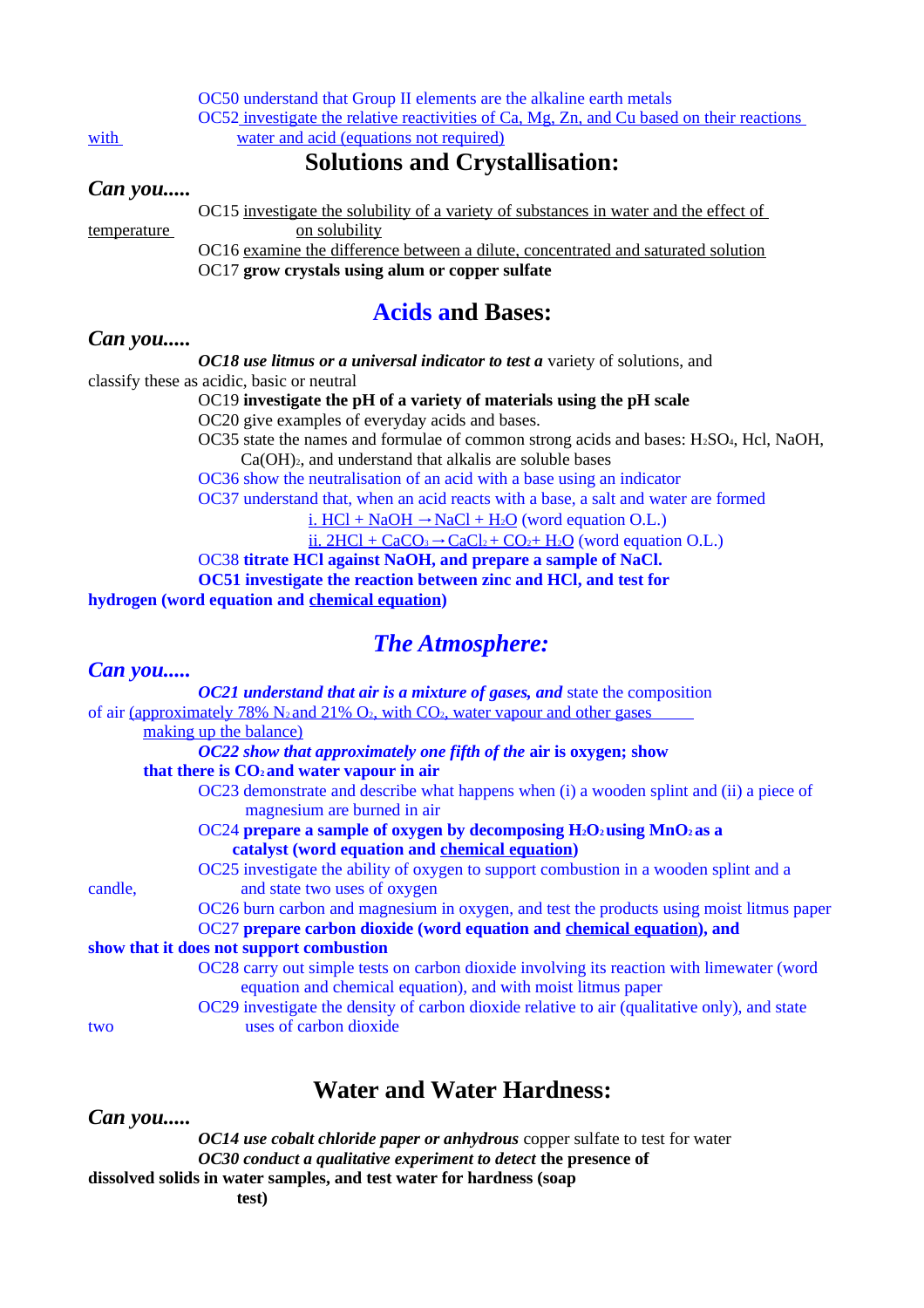OC31 understand that some dissolved compounds, including compounds of calcium and magnesium, cause hardness in water, and that water hardness can be removed using

ion-exchanger

*OC32 carry out a simple distillation, and obtain a* sample of water from

sea-water

OC33 describe the processes involved in the treatment of water supplied to domestic consumers

OC34 investigate the de-composition of water by electrolysis; recall the composition of

water

## **Fossil Fuels:**

## *Can you.....*

*OC54 list two examples of fossil fuels* 

OC55 describe the role of the combustion of fuels and of  $SO<sub>2</sub>$  in the production of acid rain, and describe the effects of acid rain

OC56 describe the effect of acid rain on limestone and on plants

OC57 understand that natural gas is mainly methane

## **Plastics:**

#### *Can you.....*

*OC58 identify everyday applications of plastics,* and understand that crude

oil products are the raw material for their production

OC59 relate the properties of plastics to their use

OC60 describe and discuss the impact of nonbiodegradable plastics on the environment

OC61 understand that chemistry has an important role in pharmacy, medicine and the food industry.

## **The Atom**

#### *Can you.....*

*OC39 describe the structure of the atom, state the location, relative charge,* and atomic mass of the sub-atomic particles, and define atomic number and isotope OC40 draw the Bohr structure of the first 20 elements

## **Chemical Bonding:**

### *Can you.....*

*OC41 understand how atoms of elements combine* to form compounds

OC42 recall that ionic bonding is an attraction between positive and negative ions; describe the bonding in NaCl and MgO as examples

OC43 state what a molecule is, understand that covalent bonds involve the sharing of pairs of electrons, and describe the bonding in  $H_2$ ,  $O_2$ ,  $H_2O$ ,  $CH_4$  as examples of covalent bonding

OC44 investigate the ability of ionic and covalent substances to conduct electricity

an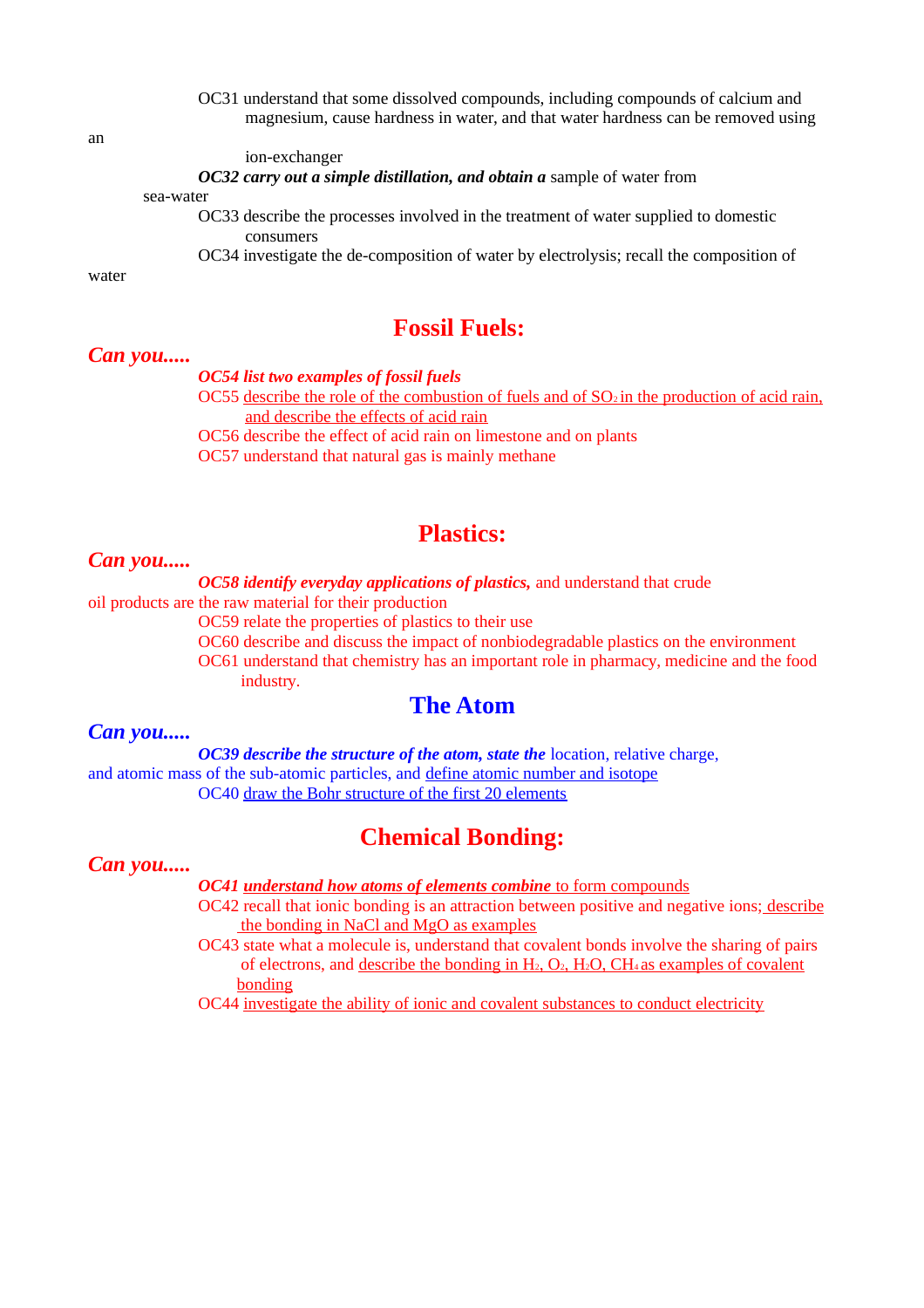# **Learning Objectives Junior Cert Chapters Physics**

## **Measurement:**

### *Can you.....*

*OP1 measure length, mass, time and temperature,*and perform simple calculations based on these to find the derived quantities: area, volume, density, speed, velocity, and acceleration; understand that units of measurement follow the SI system

# **Density and Flotation:**

## *Can you.....*

*OP2 measure mass and volume of a variety of* **solids and liquids and hence determine their densities**

OP3 investigate flotation for a variety of solids and liquids in water and other liquids, and relate the results of this investigation to their densities

## **Forces:**

### *Can you.....*

*OP4 understand the concept of force, recall that* the newton is the unit of force, and describe forces and their effects OP5 investigate examples of friction and the effect of lubrication

OP6 **investigate the relationship between the extension of a spring and the** 

#### **applied force**

OP7 understand that weight is the force of gravity and that weight varies with location; recall that mass in kilograms multiplied by 10 is approximately equal to weight in newtons on the surface of the earth

# **Moments, Levers and Centre of Gravity:**

## *Can you.....*

*OP8 find the centre of gravity of a thin lamina; investigate the role of centre* of gravity in design for stability and equilibrium

*OP9 investigate the law of the lever; recall two everyday applications of* 

levers

# **Pressure:**

## *Can you.....*

*OP10 understand the relationship between* pressure, force and area; perform simple calculations using this relationship

*OP11 investigate the relationship between pressure* and depth for a liquid OP12 show that air has mass and occupies space

*OP13 understand that the atmosphere exerts pressure and that atmospheric* pressure varies with height

*OP14 examine weather charts to observe variations* in atmospheric pressure and relate these to weather conditions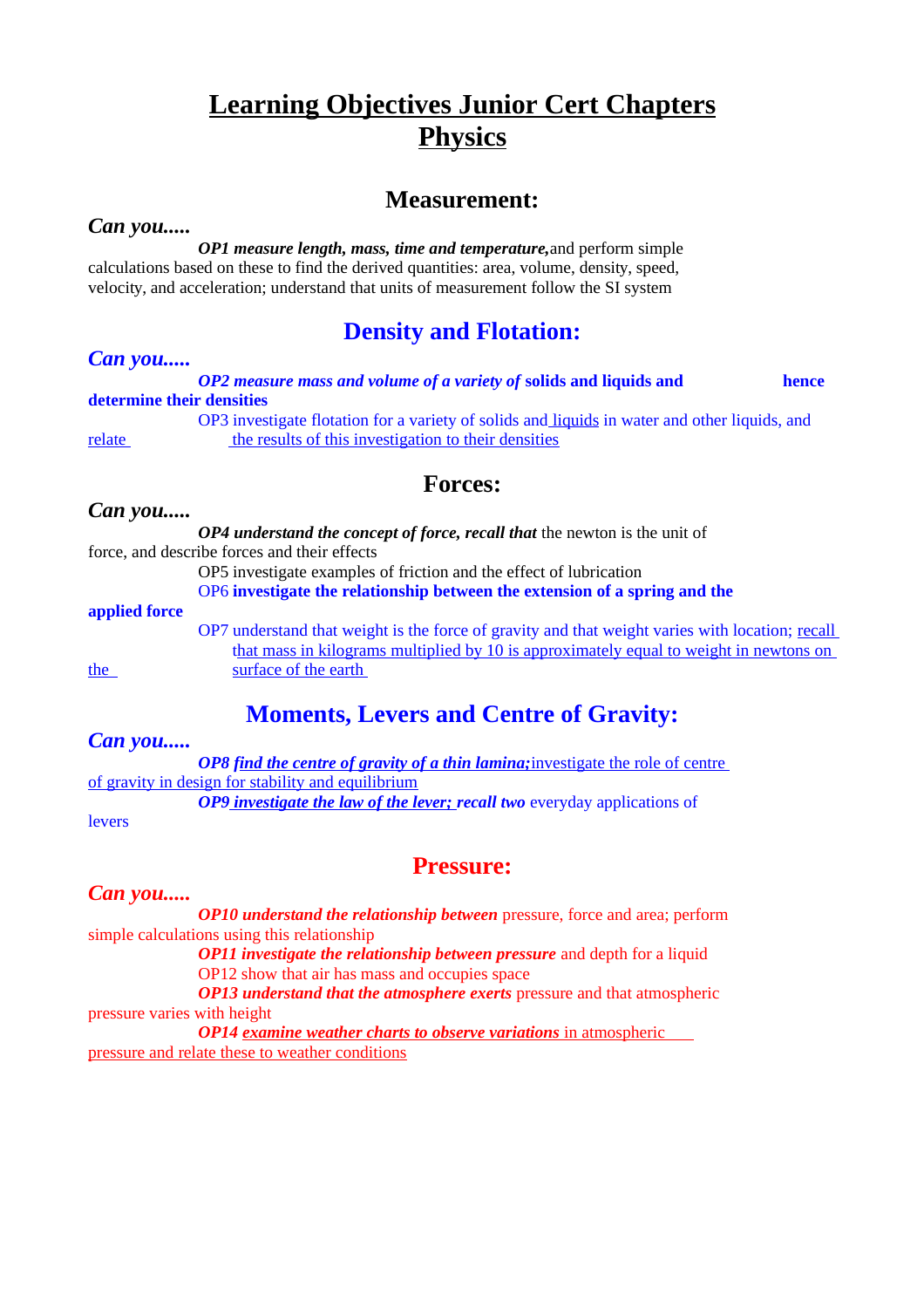# **Work, Power and Energy:**

## *Can you.....*

*OP15 define and give the units for work, energy* and power, state the relationship between work and power, and perform simple calculations based on this relationship

OP16 classify sources of energy as renewable or non-renewable

OP17 state the principle of conservation of energy

- OP18 explain why the sun is considered our primary source of energy and how this is important in food production and energy supply
- OP19 list the advantages and disadvantages of different energy sources, including nuclear sources of energy, as part of the solution to national energy needs

### *OP20 identify different forms of energy and carry* **out simple**

**experiments to show the following energy conversions:**

**a. chemical energy to electrical energy to heat energy**

- **b. electrical energy to magnetic energy to kinetic energy**
- **c. light energy to electrical energy to kinetic energy**

OP21 give examples of energy conversion from everyday experience.

# **Heat and Heat Transfer:**

### *Can you.....*

*OP22 understand that heat is a form of energy and* that it can be

converted into other forms of energy

#### OP23 **investigate and describe the expansion of solids, liquids and gases**

**when heated, and contraction when cooled**

OP24 demonstrate the expansion of water on freezing

OP25 measure the temperature of various solids and liquids at, above and below room

 temperature; determine the melting point of ice and the boiling point of water OP26 investigate the effect of pressure on the boiling point of water

OP27 explain the difference between heat and temperature

OP28 carry out experiments that involve changes of state from

- i. solid to liquid and liquid to solid
- ii. liquid to gas and gas to liquid

OP29 plot a cooling curve and explain the shape of the curve in terms of latent heat

OP30 understand that all hot bodies radiate heat

OP31 **carry out simple experiments to show the transfer of heat energy by conduction, convection and radiation; investigate conduction and convection in water**

OP32 identify good and bad conductors of heat and compare insulating ability of different materials

# **Light:**

## *Can you.....*

OP33 To undertsand that Light is a form of energy, and that it can be converted into other forms of energy.

#### OP34 **Show that light travels in straight lines and to understand how shadows are formed.**

- OP35 understand that luminous objects are a source of light while non-luminous objects are seen as a result of light reflected from them
- OP36 recall that white light is made up of different colours which can be separated by dispersion
- OP37 produce a spectrum of white light using appropriate apparatus, and list the colours of the spectrum

### OP38 **investigate the reflection of light by plane mirrors, and illustrate**

**this using ray diagrams; demonstrate and explain the operation of a simple periscope**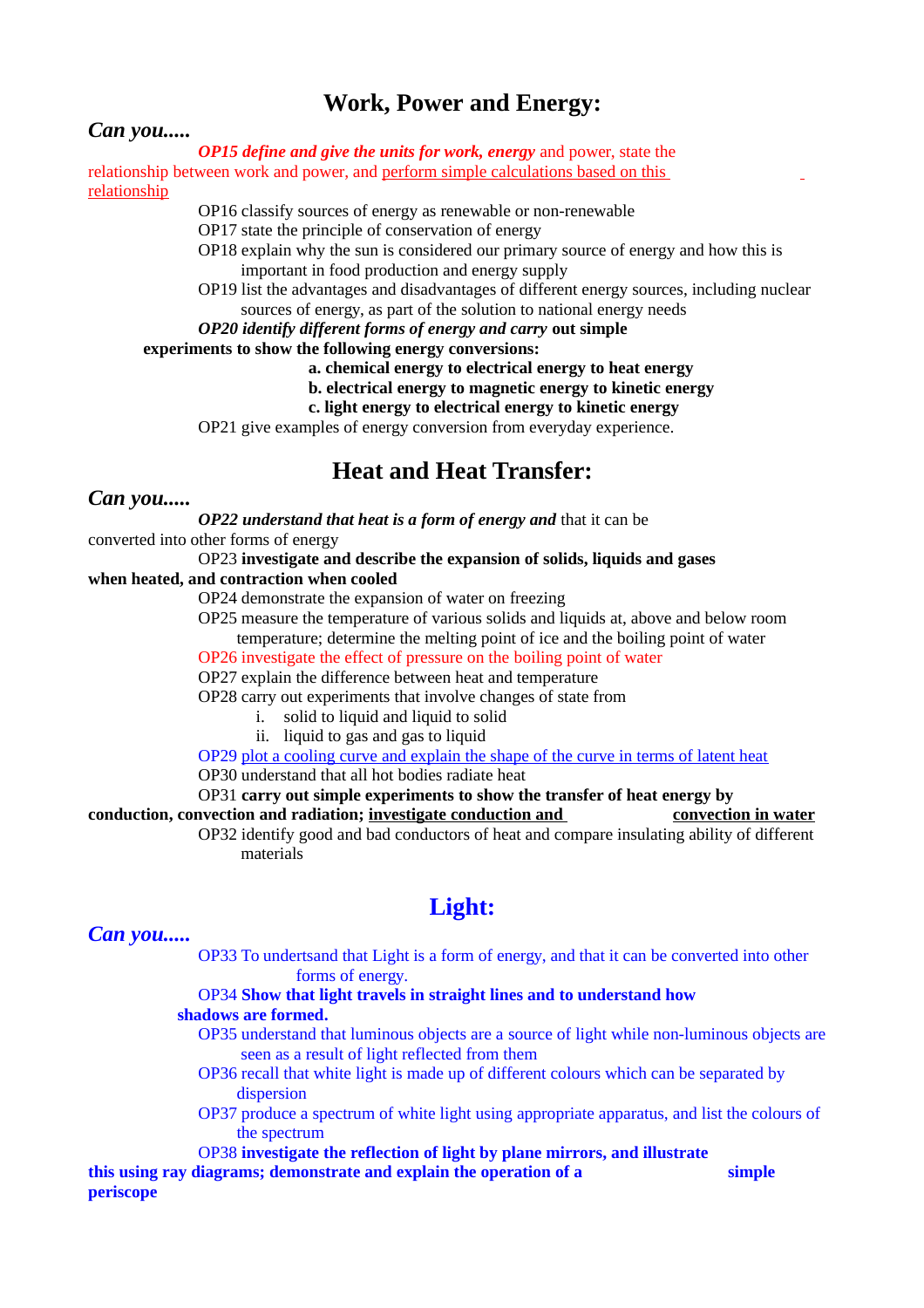**OP39** show the refraction of light as it passes from: air to glass, air to water, glass to air, water to air; show refraction of light through a lens; demonstrate the operation of a magnifying glass

# **Sound:**

## *Can you.....*

*OP40 show that sound is a form of energy, and* understand that sound is produced by vibrations OP41 show that sound transmission requires a medium and that echoes are reflected sound *OP42 understand that the ear detects sound* vibrations and that exposure to very loud sounds can cause damage to hearing OP43 recall that the speed of sound is less than the speed of light OP44 explain the time lag between seeing and hearing the same event.

# **Magnetism:**

## *Can you.....*

OP45 carry out simple experiments to show attraction and repulsion between magnets, and test a variety of materials for magnetism

OP46 **plot the magnetic field of a bar magnet**

OP47 demonstrate that the Earth has a magnetic field, and locate north and south

# **Static and Current Electricity:**

## *Can you.....*

OP48 use simple materials to generate static electricity; demonstrate the force between charged objects and the effect of earthing OP49 **test electrical conduction in a variety of materials, and classify each** 

**material as a conductor or insulator**

OP50 **set up a simple electric circuit, use appropriate instruments to measure current, potential difference (voltage) and resistance, and establish the relationship between them**

> OP51 demonstrate simple series and parallel circuits containing a switch and two bulbs OP52 perform simple calculations based on the relationship between current, potential difference (voltage), and resistance

# **Uses and Effects of Electricity:**

*Can you.....*

OP53 describe the heating effect, the chemical effect, and the magnetic effect of an electric current, and identify everyday applications of these, including the action of a fuse

- OP54 distinguish between direct and alternating current; recall that the voltage of the mains supply is 230 volts a.c.
- OP55 recall that the unit of electrical energy used by electricity supply companies is the kilowatt-hour, and calculate the cost of using common electrical appliances, based on their power rating
- OP56 describe how to wire a plug correctly, and explain the safety role of a fuse or circuit breaker in domestic electrical circuits

# **Electronics:**

## *Can you.....*

- 
- OP57 understand that a diode is a device that allows current to flow in one direction only, and that a light emitting diode (LED) requires less current than a bulb
	- OP58 set up simple series circuits using switches, buzzers, LEDs and resistors
	- OP59 measure the resistance of a light-dependent resistor (LDR) under varying degrees of brightness of light